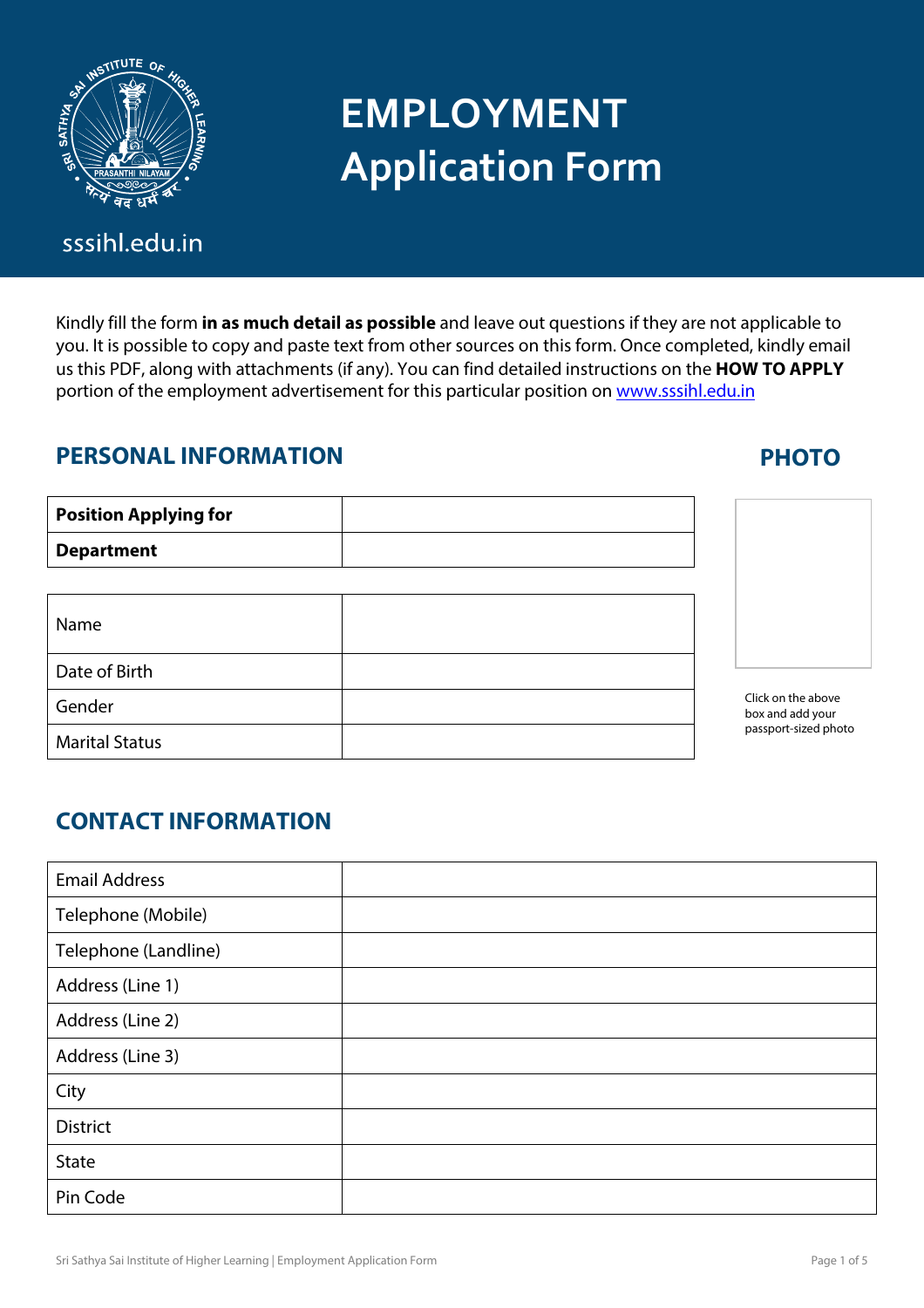## **STATEMENT OF PURPOSE**

Briefly summarize your career and interests. This can include an overview of your professional career and your interests, skills, strengths and competencies (for example, specialized software, experience in setting up laboratories and handling of advanced instruments, teaching strengths, etc.) and experience (for example consulting in industry) that you will bring to the position that you are applying for. Also tell us your opinion on teaching as a career.

#### **Why do you want to work at SSSIHL?**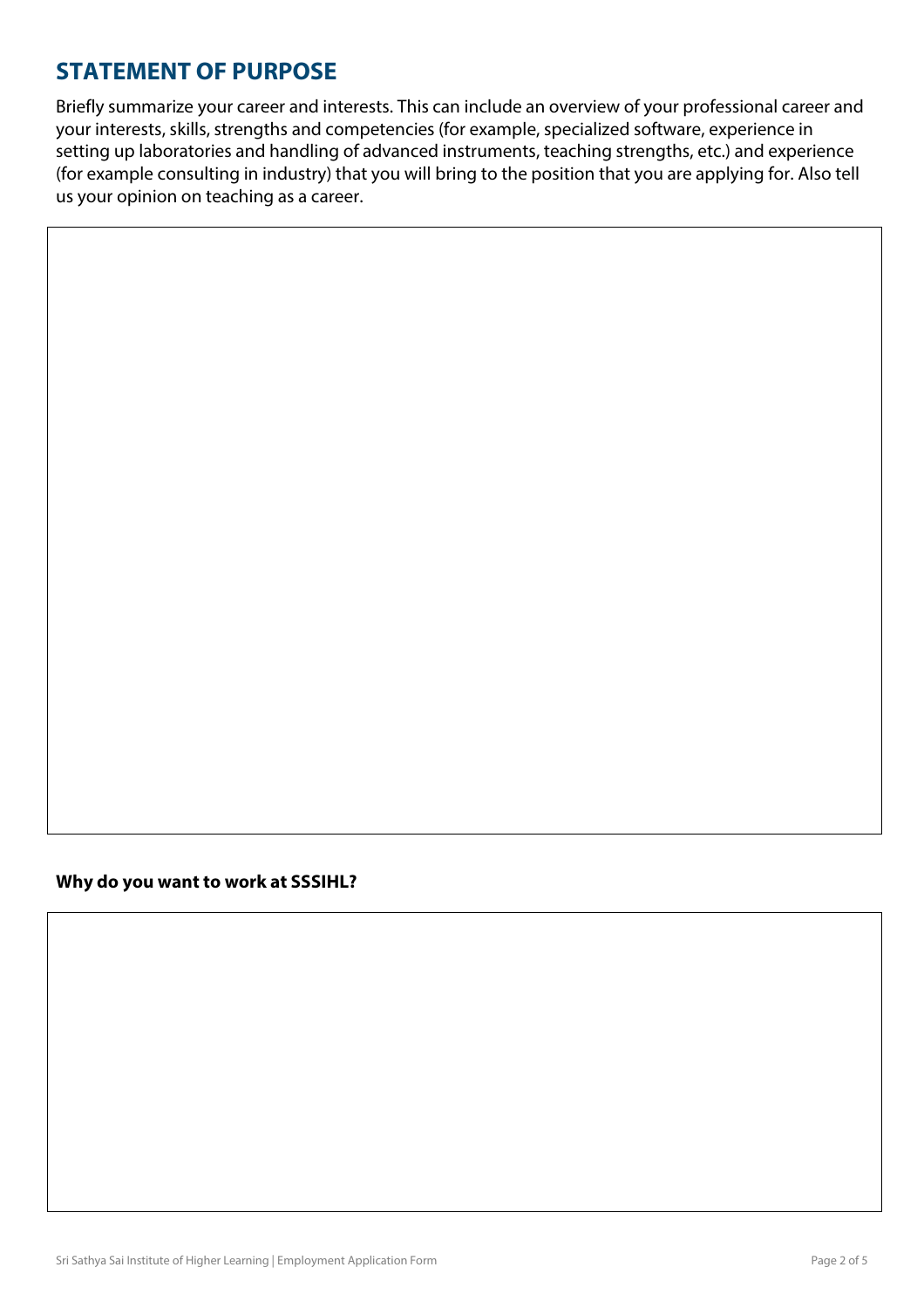## **EDUCATIONAL QUALIFICATIONS**

Kindly input the most recent first (PhD, PG, UG, XII Std., etc.)

### **Educational Qualification 1**

| University / Board        |  |
|---------------------------|--|
| Degree / Exam Passed      |  |
| Year of Passing           |  |
| <b>Overall Percentage</b> |  |
| Subject / Specialization  |  |

### **Educational Qualification 2**

| University / Board        |  |
|---------------------------|--|
| Degree / Exam Passed      |  |
| Year of Passing           |  |
| <b>Overall Percentage</b> |  |
| Subject / Specialization  |  |

#### **Educational Qualification 3**

| University / Board        |  |
|---------------------------|--|
| Degree / Exam Passed      |  |
| Year of Passing           |  |
| <b>Overall Percentage</b> |  |
| Subject / Specialization  |  |

#### **National Examinations**

If you have passed National-level examinations (such as UGC-NET (JRF), UGC-NET (LS), CSIR UGC-net for JRF, GATE etc., kindly give details of the **subject**, **year** and **rank** for each.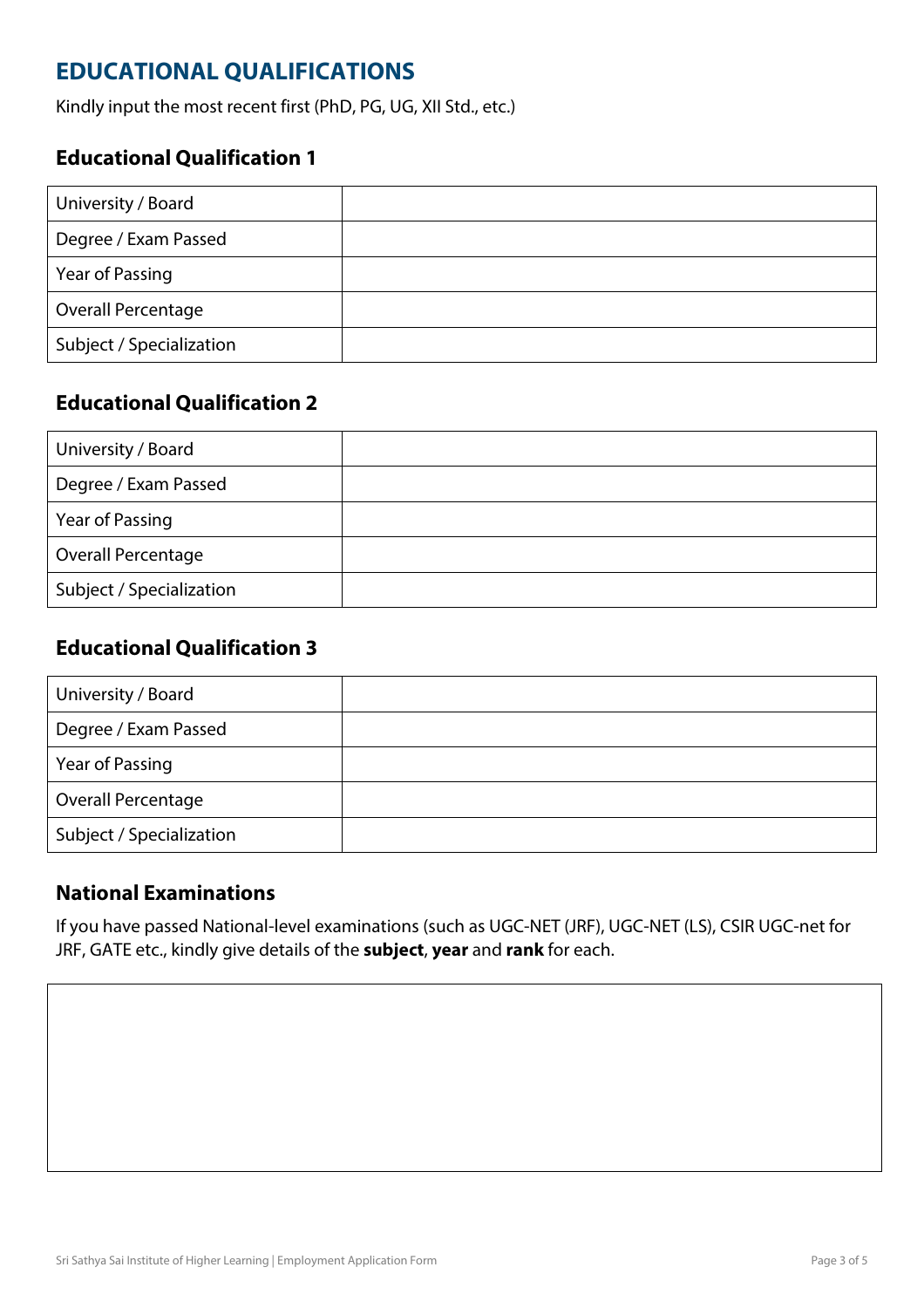## **PROFESSIONAL EXPERIENCE**

Kindly input the most recent first

#### **Current Position**

| Organization                              |  |
|-------------------------------------------|--|
| Position held / Designation               |  |
| <b>Employment Dates</b>                   |  |
| Salary (per month) in Rupees              |  |
| Major Responsibilities /<br>Contributions |  |

## **Previous Work Experience 1**

| Organization                              |  |
|-------------------------------------------|--|
| Position held / Designation               |  |
| <b>Employment Dates</b>                   |  |
| Major Responsibilities /<br>Contributions |  |

#### **Previous Work Experience 2**

| Organization                              |  |
|-------------------------------------------|--|
| Position held / Designation               |  |
| <b>Employment Dates</b>                   |  |
| Major Responsibilities /<br>Contributions |  |

#### **Significant Contributions**

This may include awards and special achievements recognized by the organizations you worked for. Kindly also include copies of any letters or awards you may have received.